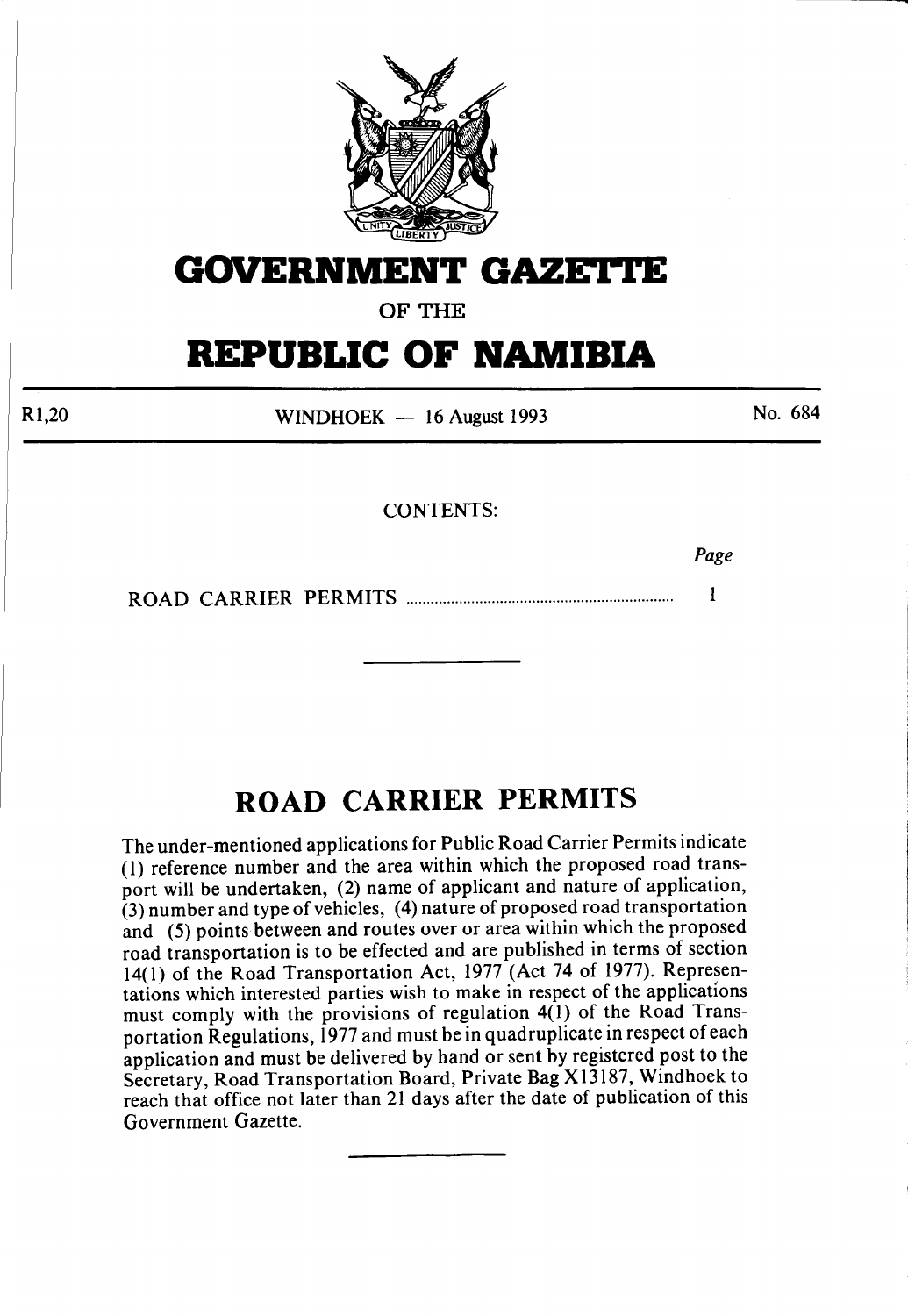- (1) 14/10/92 920P0740
- (2) VAN WYK L.M., WINDHOEK New application.<br>
(3) N 36969 W Motor car 5 Persons
- (3) N 36969 W Motor car *5* Persons
- (4) (a) Taxi-passengers and their personal luggage.
- (5) (a) (i) Within Windhoek municipal area.
- (1) 18/10/92 920P0743
- (2) ANDERSON TRANSPORT (PTY) LTD., WELLINGTON  $-$  Additional vehicles.

| (3) CN 3987                        | Trailer        | 23340 kg   |
|------------------------------------|----------------|------------|
| <b>CN 17205</b>                    | <b>Trailer</b> | 22940 kg   |
| CN 6117                            | <b>Trailer</b> | 27260 kg   |
| CN 6123                            | <b>Trailer</b> | 23260 kg   |
| <b>CN 2454</b>                     | <b>Trailer</b> | 29400 kg   |
| <b>CN 2443</b>                     | <b>Trailer</b> | 24400 kg   |
| CN 2414                            | <b>Trailer</b> | 29400 kg   |
| CN 2467                            | <b>Trailer</b> | 24400 kg   |
| <b>CN 5960</b>                     | Trailer        | 25020 kg   |
| CN 6031                            | Trailer        | 24760 kg   |
| CN 6043                            | <b>Trailer</b> | 25020 kg   |
| CN 6052                            | Trailer        | 24760 kg   |
| CN 6932                            | <b>Trailer</b> | 25180 kg   |
| CN 6935                            | <b>Trailer</b> | 24280 kg   |
| CN 7558                            | <b>Trailer</b> | $25800$ kg |
| CN 7556                            | Trailer        | 25800 kg   |
| CN 7951                            | Trailer        | 25532 kg   |
| <b>CN 7952</b>                     | Trailer        | 25632 kg   |
| <b>CN 7948</b>                     | <b>Trailer</b> | 26372 kg   |
| CN 7941                            | Trailer        | 26232 kg   |
| CN 6970                            | Trailer        | 30440 kg   |
| CN 6972                            | Trailer        | 24180 kg   |
| <b>CN 7050</b>                     | Trailer        | 30440 kg   |
| CN 7051                            | <b>Trailer</b> | 24180 kg   |
| <b>CN 7046</b>                     | Trailer        | 30440 kg   |
| <b>CN 7048</b>                     | Trailer        | 24180 kg   |
| CN 6967                            | Trailer        | 30440 kg   |
| CN 6968                            | Trailer        | 24180 kg   |
| S/Trailer                          | to be acquired | 30000 kg   |
| S/Trailer                          | to be acquired | 30000 kg   |
| S/Trailer                          | to be acquired | 30000 kg   |
| S/Trailer                          | to be acquired | 30000 kg   |
| S/Trailer                          | to be acquired | 30000 kg   |
| S/Trailer                          | to be acquired | 30000 kg   |
| $\lambda$ . The state of $\lambda$ |                |            |

- (4) (a) Multiwall Kraft paper bags, plastic bags and self-opening paper bags exclusively on behalf of Nampak Sacks (a division of Nampak Products Ltd. at Meul Road, Ndabeni, Maitland).
	- (b) Not more than 1 000 kg mass per single trip of bottles closures on behalf of Metal Box S.A. Ltd. Glass Division when conveyed simultaneously with glass bottles for which the closures are to be used subject to the condition that the conveyance may only be undertaken on behalf of Alex Cartage (Pty) Ltd.

ogens to except such a assign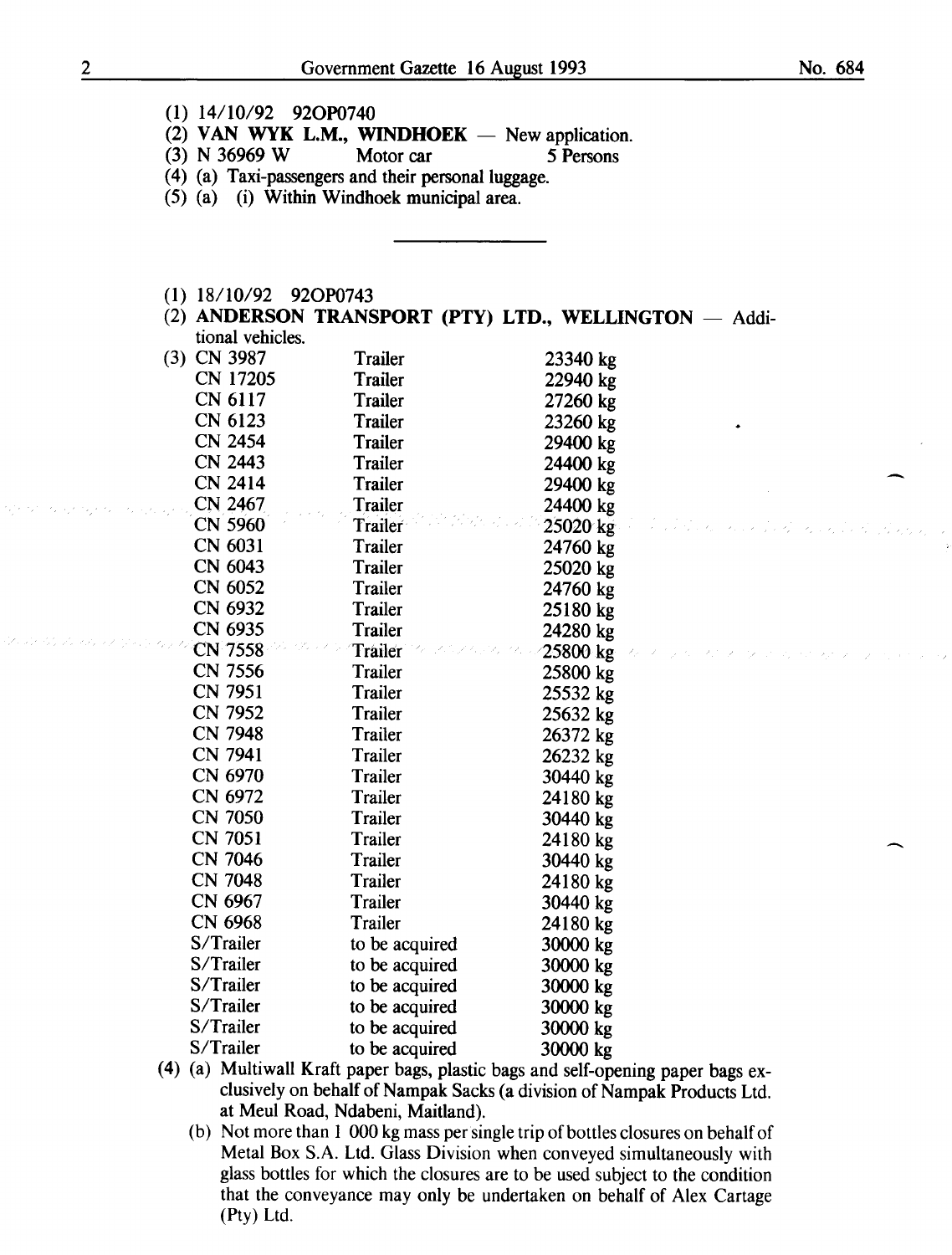- (c) Pre-fabricated cold room panels as well as component parts, chemicals and accessories required for the erection thereof (excluding any other building material than the aforementioned) on behalf of Coldcor (Pty) Ltd. or its nominee.
- (d) Bicycles en route from a factory or factories situated within the Republic of the Ciskei.
- (e) Goods urgently required for industrial and/ or commercial uses (exclusing perishable foods, goods set out in proclamation AG 101 of 1989, lubricating oils, vehicles, printing paper, wood-fibre board and carton) subject to 96 hour pro forma.
- (t) Empty glass bottles and/or empy drinking glasses (made of glass) when shrinkwrapped on pallets (not packed in boxes or ISO containers) exclusively on behalf of Metal Box S.A. Ltd. and/or associated companies subject to the condition that the conveyance may only be undertaken on behalf of Alex Cartage (Pty) Ltd.
- (g) Fruit juices (excluding bottled or tinned fruit juices and fruit juices which has to be refrigerated en route) on behalf of Deepfreezing and Preserving (Pty) Ltd. at Firgrove.
- (h) Bottled liquor on behalf of Uniewyn Ltd. at Wellington subject to the condition that not more than 4 articulated vehicle loads may be conveyed to any one adressee per calender month and return with damaged containers of wine.
- ( i) General merchandise required for stocks (excluding perishable foods, goods set out in proclamation AG 101 of 1989, lubricating oils, vehicles, pressure vessels, abnormal loads above 40 tons, printing paper, wood paper board, carton) 96 hour pr forma.
- (j) Baled waste paper for re-cycling.
- (k) Polithelene and/or polistrene pellets exclusively on behalf of Safripol (Pty) Ltd. subject to the condition that the conveyance may only be undertaken if the holder acts as subcontractor of the Longdistance group of companies.
- (1) Polypropolene pellets exclusively on behalf of Safripol (Pty) Ltd. subject to the condition that the conveyance rna y only be undertaken if the holder acts as a sub-contractor of Mainline Carriers (Pty) Ltd. or the Longdistance group of companies.
- (m) Protein base exclusively on behalf of and in terms of a valid road transport contract with Namibia Protein (Pty) Ltd. subject to the condition that the conveyance may only be undertaken in 1 000 kg bulk bags.
- (n) Scrap metals, scrap iron, scrap machinery and scrap batteries.
- ( o) Skins and hides.
- (p) Tools of trade required for the erection of coldrooms on behalf of Coldcor (Pty) Ltd. and/or their nominees.
- (5) (a) (i) From a place on the border of Namibia with a neighbouring country to places situated within Namibia.
	- (b) (i) From a place on the border of Namibia with a neighbouring country to places situated within Namibia.
	- (c) (i) From a place on the Namibia/R.S.A. border at Nakop to a place on the Namibia/R.S.A. border south of Swakopmund at the C.R. Swart bridge.
		- (ii) From a place on the Namibia/R.S.A. border at Nakop to places situated within Namibia.
		- (iii) From a place on the Namibia/R.S.A. border at Noordoewer to places situated within Namibia.

1

1

1

1

1

1

1

1

1

1

1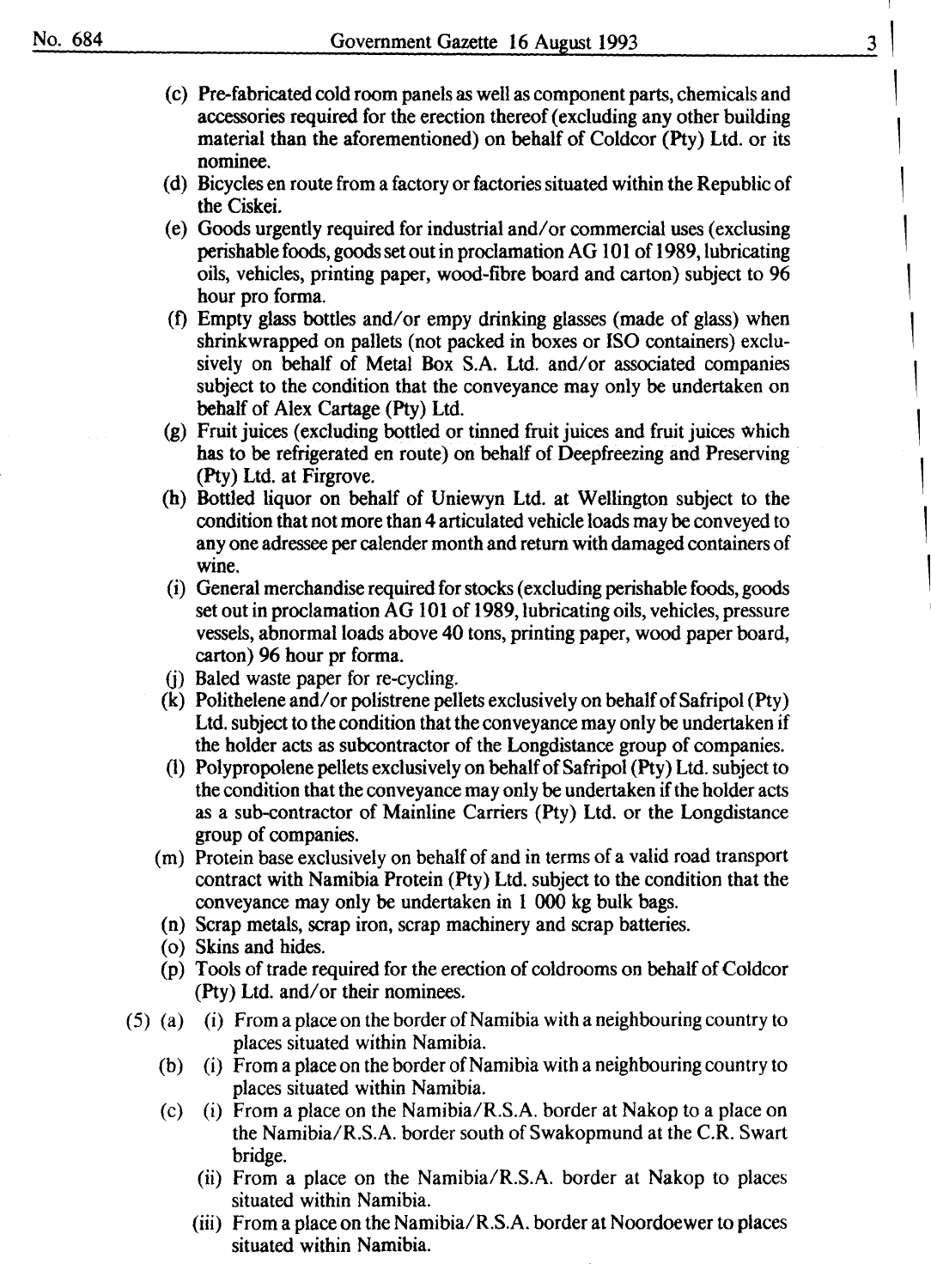- (iv) From a place on the Namibia/R.S.A. border at Noordoewer to a place on the Namibia/R.S.A. border south of Swakopmund at the C.R. Swart bridge.
- (d) (i) From a place on the border of Namibia with a neighbouring country to places situated within Namibia.
- (e) (i) From a place on the border of Namibia with a neighbouring country to places situated within Namibia.
	- (ii) From places situated within Namibia to places situated on the border of Namibia with neighbouring countries.
	- (iii) Within the borders of the Republic of Namibia.
- (f) (i) From a place on the border of Namibia with a neighbouring country to places situated within Namibia.
- (g) (i) From a place on the Namibia/R.S.A. border at Nakop to Rehoboth via Karasburg, Keetmanshoop and Mariental.
	- (ii) From a place on the Namibia/Republic of South Africa border at Nakop to Windhoek via Karasburg, Keetmanshoop and Mariental.
	- (iii) From a place on the Namibia/R.S.A. border at Noordoewer to Rehoboth via Griinau, Keetmanshoop and Mariental.
	- (iv) From a place on the Namibia/Republic of South Africa border at Noordoewer to Windhoek via Griinau, Keetmanshoop and Mariental.
- (h) (i) From a place on the border of Namibia with a neighbouring country to places situated within Namibia.
	- (ii) From a place on the Namibia/R.S.A. border at Nakop or Noordoewer to places situated within Namibia including a place on the Namibia/ R.S.A. border at the C.R. Swart bridge south of Swakopmund.
- (i) (i) From a place on the border of Namibia with a neighbouring country to places situated within Namibia.
	- (ii) From places situated within Namibia to place situated on the border of Namibia with neighbouring countries.
	- (iii) Within the borders of the Republic of Namibia.
- (j) (i) From places situated within Namibia to places situated on the border of Namibia with neighbouring countries.
- (k) (i) From a place on the border of Namibia with a neighbouring country to places situated within Namibia.
- (1) (i) From a place on the border of Namibia with a neighbouring country to places situated within Namibia.
- (m) (i) From Okahandja to a place on the Namibia/R.S.A. border at Nakop or Noordoewer via Windhoek, Mariental, Keetmanshoop and Griinau.
- (n) (i) From places situated within Namibia to a place on the Namibia/ Republic of South Africa border at Nakop.
	- (ii) From places situated within Namibia to a place on the Namibia/ R.S.A. border at Noordoewer.
- (o) (i) From a place on the Namibia/R.S.A. border at the C.R. Swart bridge south of Swakopmund to a place on the Namibia/R.S.A. border at Nakop via Usakos, Karibib, Okahandja, Windhoek, Mariental, Keetmanshoop and Karasburg.
	- (ii) From a place on the Namibia/R.S.A. border at the C.R. Swart bridge south of Swakopmund to a place on the Namibia/R.S.A. border at Noordoewer via Usakos, Karibib, Okahandja, Windhoek, Mariental, Keetmanshoop and Griinau.
	- (iii) From places situated within Namibia to places situated on the border of Namibia with neighbouring countries.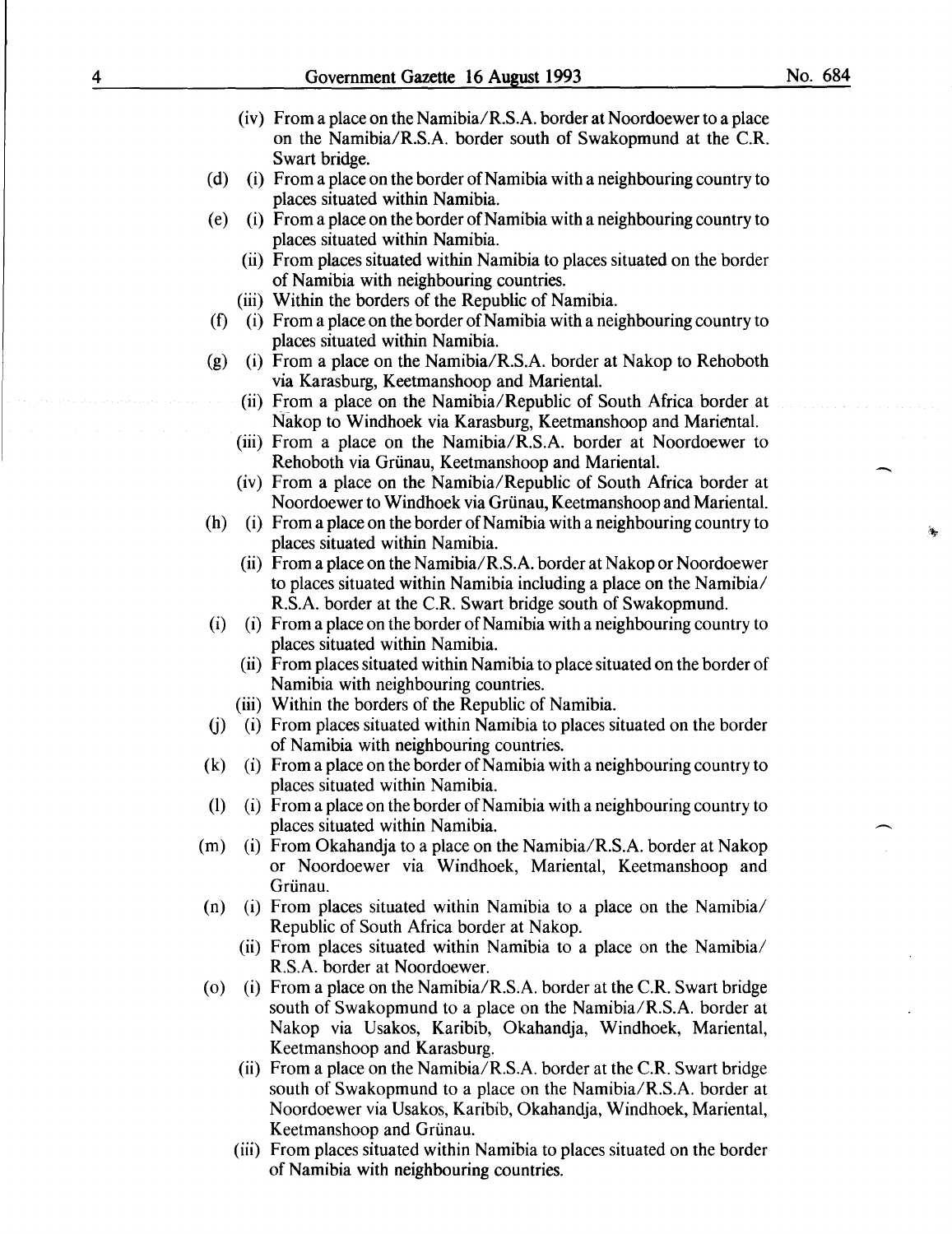$\overline{\phantom{a}}$ 

-

- (iv) Within the borders of the Republic of Namibia.
- (p) (i) From a place on the Namibia/R.S.A. border at Nakop to a place on the Namibia/R.S.A. border south of Swakopmund at the C.R. Swart bridge.
	- (ii) From a place on the Namibia/R.S.A. border at Nakop to places situated within Namibia.
	- (iii) From a place on the Namibia/R.S.A. border at Noordoewer to places situated within Namibia.
	- (iv) From a place on the Namibia/R.S.A. border at Noordoewer to a place on the Namibia/R.S.A. border south of Swakopmund at the C.R. Swart bridge.

### (1) 15/10/92 920P0744

(2) LOUIS ANDERSON TRANSPORT (PTY) LTD., OKAHANDJA - Additional vehicle.

| (3) N 1786 OH | Trailer        | 23260 kg |
|---------------|----------------|----------|
| Semi-trailer  | to be acquired | 30000 kg |
| Semi-trailer  | to be acquired | 30000 kg |
| Semi-trailer  | to be acquired | 30000 kg |
| Semi-trailer  | to be acquired | 30000 kg |
| Semi-trailer  | to be acquired | 30000 kg |
| Semi-trailer  | to be acquired | 30000 kg |

- (4) (a) Multiwall Kraft paper bags, plastic bags and self-opening paper bags exclusively on behalf of Nampak Sacks (a division of Nampak Products Ltd. at Meul Road, Ndabeni, Maitland).
	- (b) Not more than 1 000 kg mass per single trip of bottles closures on behalf of Metal Box S.A. Ltd. Glass Division when conveyed simultaneously with glass bottles for which the closures are to be used subject to the condition that the conveyance may only be undertaken on behalf of Alex Cartage (Pty) Ltd.
	- (c) Pre-fabricated cold room panels as well as component parts, chemicals and accessories required for the erection thereof (excluding any other building material than the aforementioned) on behalf of Coldcor (Pty) Ltd. or its nominee.
	- (d) Bicycles en route from a factory or factories situated within the Republic of the Ciskei.
	- (e) Goods urgently required for industrial and/or commercial uses (exclusing perishable foods, goods set out in proclamation AG 101 of 1989, lubricating oils, vehicles, printing paper, wood-fibre board and carton) subject to 96 hour pro forma.
	- (f) Empty glass bottles and/or empy drinking glasses (made of glass) when shrinkwrapped on pallets (not packed in boxes or ISO containers) exclusively on behalf of Metal Box S.A. Ltd. and/or associated companies subject to the condition that the conveyance may only be undertaken on behalf of Alex Cartage (Pty) Ltd.
	- (g) Fruit juices (excluding bottled or tinned fruit juices and fruit juices which has to be refrigerated en route) on behalf of Deepfreezing and Preserving (Pty) Ltd. at Firgrove.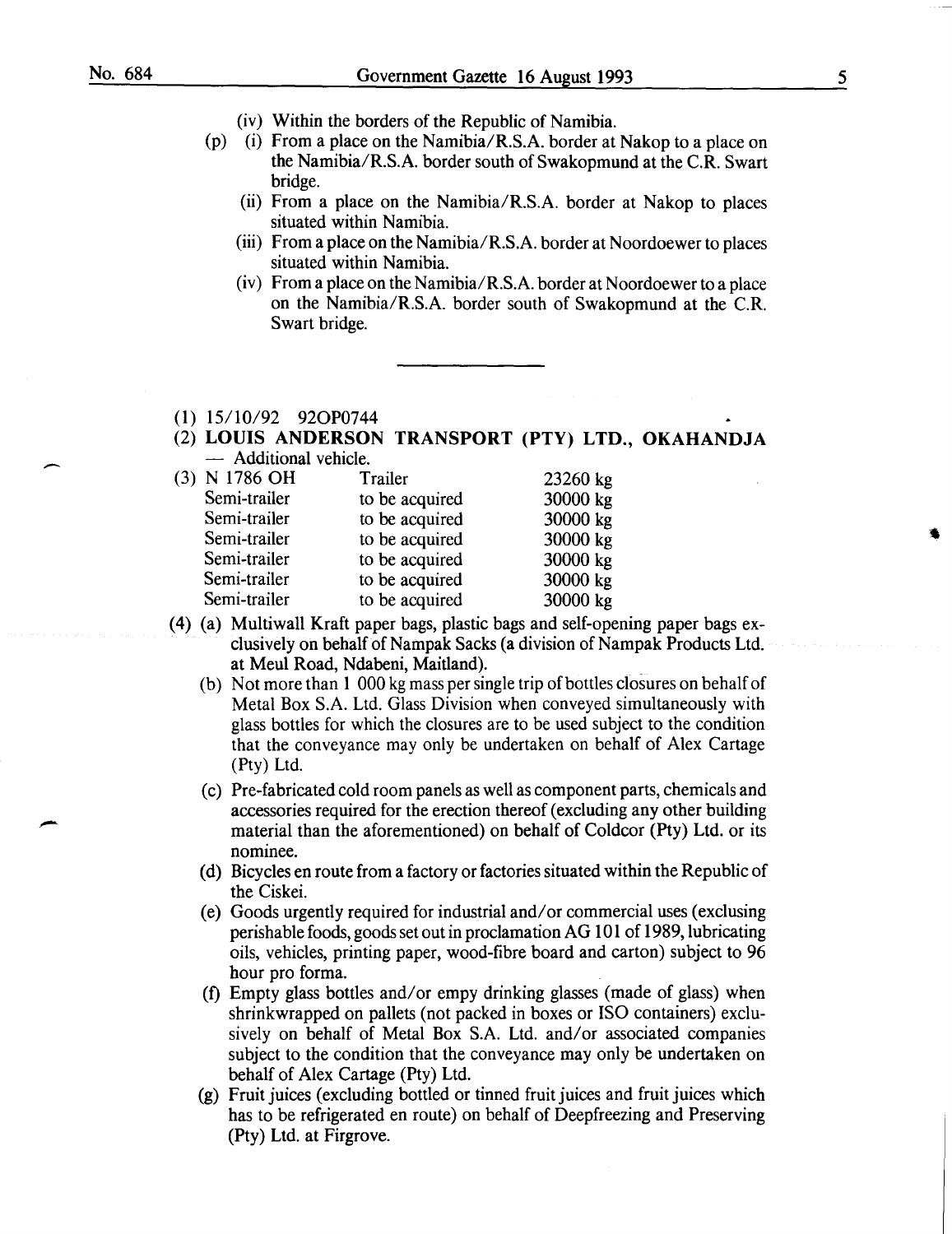- (h) Bottled liquor on behalf of Uniewyn Ltd. at Wellington subject to the condition that not more than 4 articulated vehicle loads may be conveyed to any one adressee per calender month and return with damaged containers of wine.
- (i) General merchandise required for stocks (excluding perishable foods, goods set out in proclamation AG 101 of 1989, lubricating oils, vehicles, pressure vessels,-abnormal loads-above 40 tons, printing paper, wood paper board, carton) 96 hour pr forma.
- (j) Baled waste paper for re-cycling.
- (k) Polithelene and/or polistrene pellets exclusively on behalf of Safripol (Pty) Ltd. subject to the condition that the conveyance may only be undertaken if the holder acts as subcontractor of the Longdistance group of companies.
- (1) Polypropolene pellets exclusively on behalf of Safripol  $(Pty)$  Ltd. subject to the condition that the conveyance may only be undertaken if the holder acts as a sub-contractor of Mainline Carriers (Pty) Ltd. or the Longdistance group of companies.
- (m) Protein base exclusively on behalf of and in terms of a valid road transport contract with Namibia Protein (Pty) Ltd. subject to the condition that the conveyance may only be undertaken in 1 000 kg bulk bags.
- (n) Scrap metals, scrap iron, scrap machinery and scrap batteries.
- ( o) Skins and hides.
- (p) Tools of trade required for the erection of coldrooms on behalf of Coldcor (Pty) Ltd. and/or their nominees.
- (5) (a) (i) From a place on the border of Namibia with a neighbouring country to places situated within Namibia.
	- (b) (i) From a place on the border of Namibia with a neighbouring country to places situated within Namibia.
	- (c) (i) From a place on the Namibia/R.S.A. border at Nakop to a place on the Namibia/R.S.A. border south of Swakopmund at the C.R. Swart bridge.
		- (ii) From a place on the Namibia/R.S.A. border at Nakop to places situated within Namibia.
		- (iii) From a place on the Namibia/R.S.A. border at Noordoewer to places situated within Namibia.
		- (iv) From a place on the Namibia/R.S.A. border at Noordoewer to a place on the Namibia/R.S.A. border south of Swakopmund at the C.R. Swart bridge.
	- (d) (i) From a place on the border of Namibia with a neighbouring country to places situated within Namibia.
	- (e) (i) From a place on the border of Namibia with a neighbouring country to places situated within Namibia.
		- (ii) From places situated within Namibia to places situated on the border of Namibia with neighbouring countries.
		- (iii) Within the borders of the Republic of Namibia.
	- (f) (i) From a place on the border of Namibia with a neighbouring country to places situated within Namibia.
	- (g) (i) From a place on the Namibia/R.S.A. border at Nakop to Rehoboth via Karasburg, Keetmanshoop and Mariental.
		- (ii) From a place on the Namibia/Republic of South Africa border at Nakop to Windhoek via Karasburg, Keetmanshoop and Mariental.
		- (iii) From a place on the Namibia/R.S.A. border at Noordoewer to Rehoboth via Griinau, Keetmanshoop and Mariental.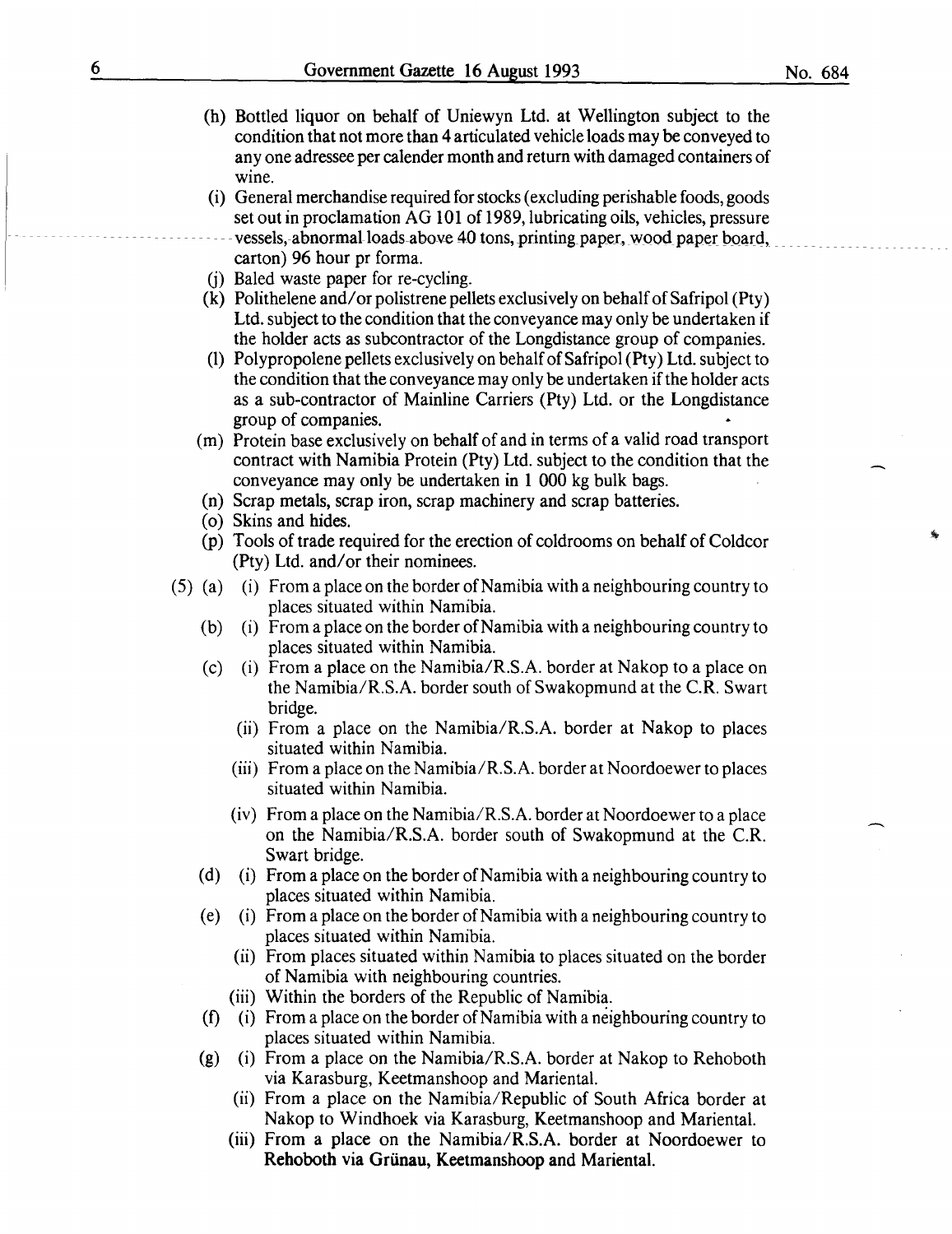-

- (iv) From a place on the Namibia/Republic of South Africa border at Noordoewer to Windhoek via Grünau, Keetmanshoop and Mariental.
- (h) (i) From a place on the border of Namibia with a neighbouring country to places situated within Namibia.
	- (ii) From a place on the Namibia/R.S.A. border at Nakop or Noordoewer to places situated within Namibia including a place on the Namibia/ R.S.A. border at the C.R. Swart bridge south of Swakopmund.
- (i) (i) From a place on the border of Namibia with a neighbouring country to places situated within Namibia.
	- (ii) From places situated within Namibia to place situated on the border of Namibia with neighbouring countries.
	- (iii) Within the borders of the Republic of Namibia.
- (j) (i) From places situated within Namibia to places situated on the border of Namibia with neighbouring countries.
- (k) (i) From a place on the border of Namibia with a neighbouring country to places situated within Namibia.
- (l) (i) From a place on the border of Namibia with a neighbouring country to places situated within Namibia.
- (m) (i) From Okahandja to a place on the Namibia/R.S.A. border at Nakop or Noordoewer via Windhoek, Mariental, Keetmanshoop and Grünau.
- (n) (i) From places situated within Namibia to a place on the Namibia/ Republic of South Africa border at Nakop.
	- (ii) From places situated within Namibia to a place on the Namibia/ R.S.A. border at Noordoewer.
- (o) (i) From a place on the Namibia/R.S.A. border at the C.R. Swart bridge south of Swakopmund to a place on the Namibia/R.S.A. border at Nakop via Usakos, Karibib, Okahandja, Windhoek, Mariental, Keetmanshoop and Karasburg.
	- (ii) From a place on the Namibia/R.S.A. border at the C.R. Swart bridge south of Swakopmund to a place on the Namibia/R.S.A. border at Noordoewer via Usakos, Karibib, Okahandja, Windhoek, Mariental, Keetmanshoop and Grünau.
	- (iii) From places situated within Namibia to places situated on the border of Namibia with neighbouring countries.
	- (iv) Within the borders of the Republic of Namibia.
- (p) (i) From a place on the Namibia/R.S.A. border at Nakop to a place on the Namibia/R.S.A. border south of Swakopmund at the C.R. Swart bridge.
	- (ii) From a place on the Namibia/R.S.A. border at Nakop to places situated within Namibia.
	- (iii) From a place on the Namibia/R.S.A. border at Noordoewer to places situated within Namibia.
	- (iv) From a place on the Namibia/R.S.A. border at Noordoewer to a place on the Namibia/R.S.A. border south of Swakopmund at the C.R. Swart bridge.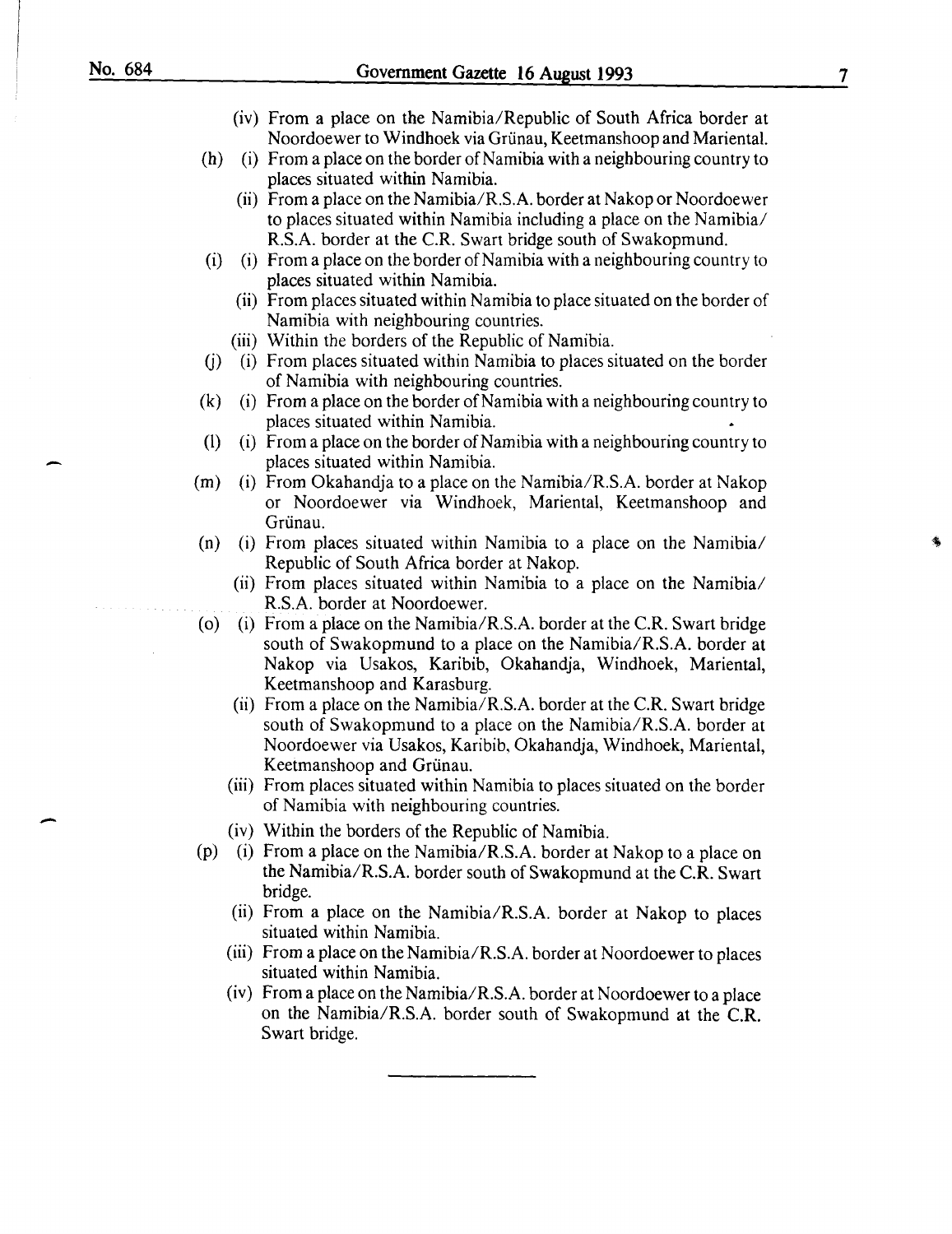- (1) 15/10/92 920P0745
- (2) **DREYER A., GERMANY** New application.<br>
(3) N 367 S Motor car 7 Per
- (3) N 367 S Motor car 7 Persons
- ( 4) (a) Organised parties and their personal luggage.
- (b) Tourists and their personal effects.
- (5) (a) (i) From Windhoek to places situated within Namibia and return.
	- (b) (i) From Windhoek to places situated within Namibia and return.
- (1) 16/10/92 920P0749
- (2) **BATSON B.D. & BARTH W.P., WINDHOEK** Additional vehicle.<br>(3) Mini-bus to be acquired 9 Persons
- Mini-bus to be acquired 9 Persons<br>
Mini-bus to be acquired 9 Persons to be acquired
- ( 4) (a) Tourists and their personal effects.
- (5) (a) (i) Within the borders of the Republic of Namibia.
	- (ii) From Windhoek and/or Windhoek airport to places situated within Namibia and return.
- (1) 16/10/92 920P0751
- (2) NEKWAYA N., WINDHOEK New application.<br>
(3) N 49971 W Mini-bus 10 Persons
- (3) N 49971 W Mini-bus 10 Persons
- (4) (a) Taxi-passengers and their personal luggage.
- $(5)$   $(a)$   $(i)$  Within Windhoek municipal area.
- (1) 19/10/92 920P0753
- (2) KOCK S., WINDHOEK  $-$  New application.
- $(3)$  Motor car to be acquired 5 Persons
- (4) (a) Taxi-passengers and their personal luggage.
- (5) (a) (i) Within Windhoek municipal area.
- (1) 19/10/92 920P0755
- (2) HINDJOU A.N., WINDHOEK -- New application.<br>(3) Motor car to be acquired 5 Persons
- $(3)$  Motor car to be acquired
- (4) (a) Taxi-passengers and their personal luggage.
- $(5)$   $(a)$   $(i)$  Within Windhoek municipal area.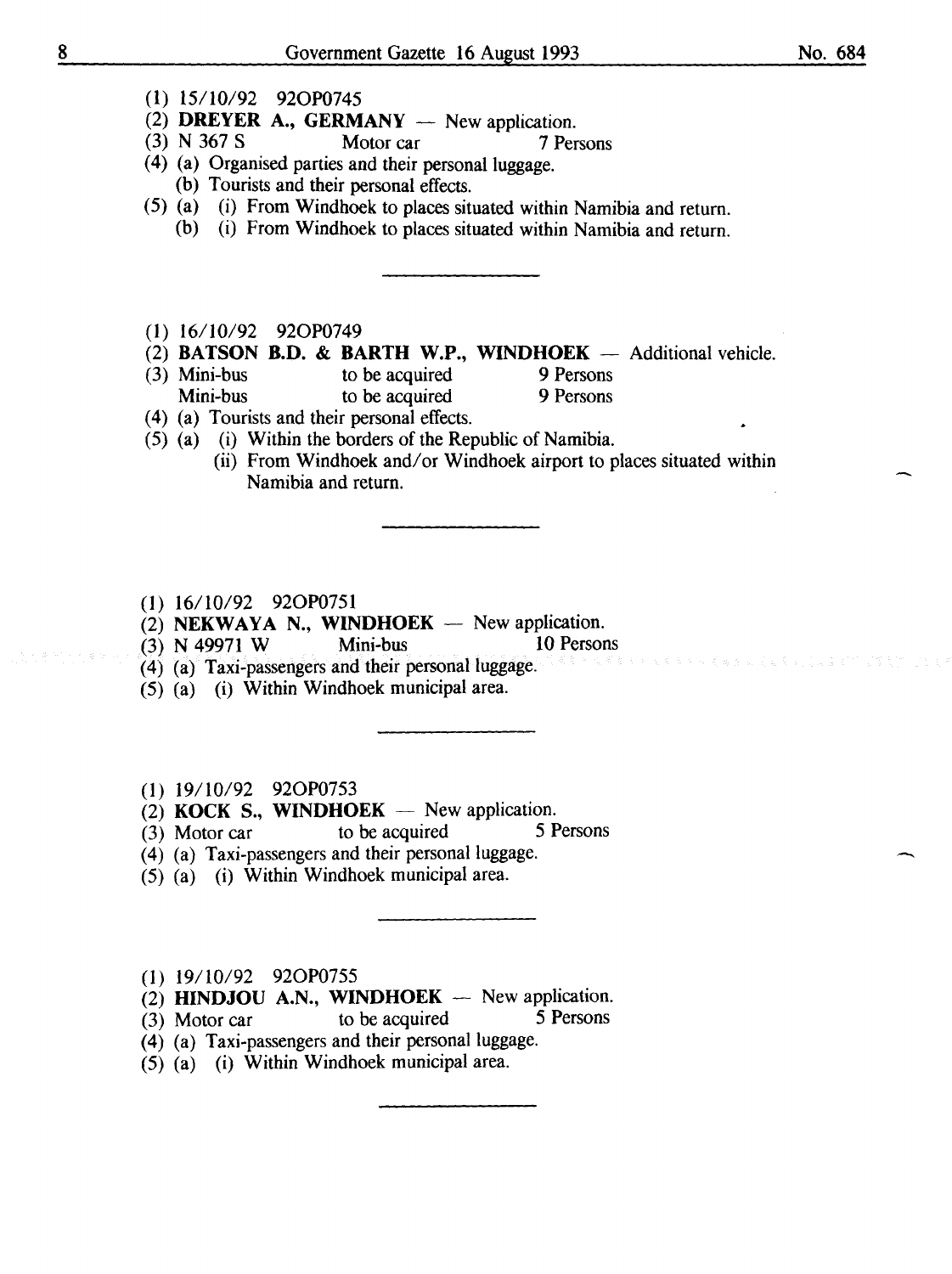$\overline{\phantom{a}}$ 

- (1) 19/10/92 920P0756
- (2) HINDJOU A.N., WINDHOEK New application.<br>(3) Motor car to be acquired 5 Persons
- (3) Motor car
- (4) (a) Taxi-passengers and their personal luggage.
- (5) (a) (i) Within Windhoek municipal area.
- (1) 19/10/92 920P0757
- (2) KHAOSEB U.F., WINDHOEK New application.<br>
(3) Motor car to be acquired 5 Persons
- $(3)$  Motor car to be acquired
- (4) (a) Employees and their own luggage.
- (5) (a) (i) Within Windhoek municipal area.
- (1) 19/10/92 920P0758
- $(2)$  SEUFERT J.K., SWAKOPMUND New application.

| $(3)$ N 5494 S | Mini-bus 9 Persons   |           |
|----------------|----------------------|-----------|
| N 3234 S       | Mini-bus             | 9 Persons |
| N 186 S        | <b>Station Wagon</b> | 9 Persons |
| N 203 S        | <b>Station Wagon</b> | 9 Persons |
| N 8066 S       | <b>Station Wagon</b> | 9 Persons |
| N 4100 S       | <b>Station Wagon</b> | 9 Persons |
| N 4755 S       | <b>Station Wagon</b> | 9 Persons |
| N 5777 S       | <b>Station Wagon</b> | 9 Persons |
| N 6101 S       | <b>Station Wagon</b> | 9 Persons |
| N 5817 S       | <b>Station Wagon</b> | 9 Persons |
| N 1070 S       | <b>Station Wagon</b> | 9 Persons |
|                |                      |           |

( 4) (a) Tourists and their personal effects.

- (5) (a) (i) From Swakopmund to places situated within Namibia (including places on the border of Namibia with neighbouring countries) and return.
	- (ii) Within Namibia including places on the border of Namibia with neighbouring countries.

|     | $(1)$ 19/10/92 92OP0759 |                                                |          |
|-----|-------------------------|------------------------------------------------|----------|
|     |                         | (2) JENSEN E.C., WINDHOEK $-$ New application. |          |
| (3) | N 6014 W                | S/trailer                                      | 27550 kg |
|     | N 7926 W                | S/trailer                                      | 23740 kg |
|     | N 6770 W                | Interlink                                      | 27020 kg |
|     | N 6837 W                | Interlink                                      | 21160 kg |
|     | N 6749 W                | Interlink                                      | 31750 kg |
|     | N 6853 W                | Interlink                                      | 28606 kg |
|     | N 6742 W                | S/trailer                                      | 24960 kg |
|     | N 7924 W                | Interlink                                      | 27020 kg |
|     | N 7928 W                | Interlink                                      | 20920 kg |
|     | N 216 GO                | Truck                                          | 6615 kg  |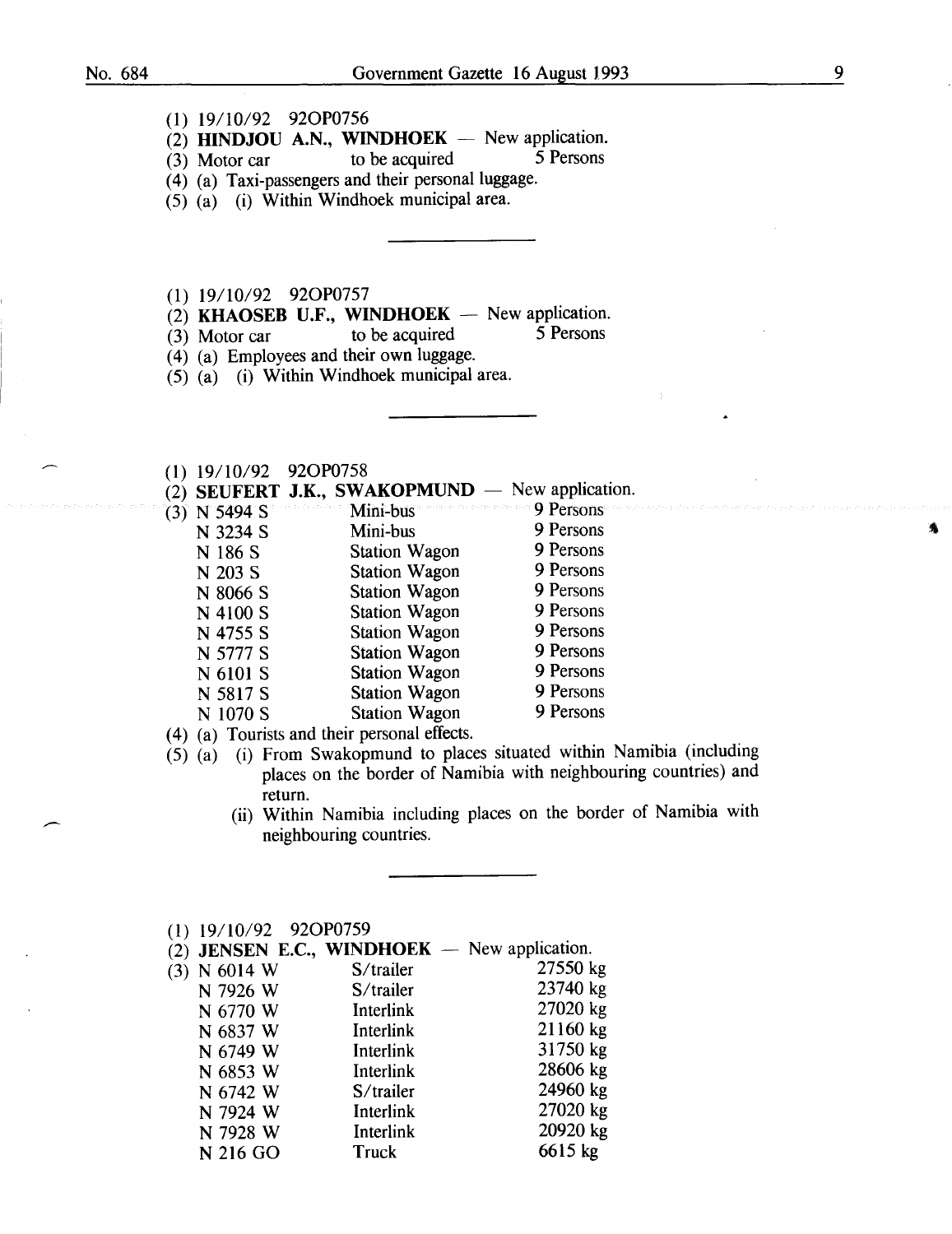-

( 4) (a) Goods all classes.

- (5) (a) (i) From a place on the Namibia/Botswana border at Buitepos to places situated within Namibia.
	- (ii) From a place on the Namibia/ Zambia border between Katima Mulilo and Sesheke to places situated within Namibia.
	- (iii) From a place on the Namibia/R.S.A. border at Nakop to places situated within Namibia.
	- (iv) From a place on the Namibia/R.S.A. border at Noordoewer to places situated within Namibia.
	- (v) From a place on the Namibia/ Angola border at Oshikango to places situated within Namibia.
	- (vi) From places situated within Namibia to a place on the Namibia/Republic of South Africa border at Nakop.
	- (vii) From places situated within Namibia to a place on the Namibia/ R.S.A. border at Noordoewer.
	- (viii) From places situated within Namibia to a place on the Namibia/ Zambia border between Katima Mulilo and Sesheke.
		- (ix) From places situated within Namibia to a place on the Namibia/ Botswana border at Buitepos.
		- (x) From places situated within Namibia to a place on the Namibia/
		- Angola border at Oshikango.
	- **EXIC Angola porder at Osmkango.** Analytical component and contained and contained and contained and contained and contained and contained and contained and contained and contained and contained and contained and contained

(1) 20/10/92 920P0763

- (2) WALENGA J.N., WINDHOEK  $-$  New application.
- (3) N 5083 W Motor car 5 Persons
	- Mini-bus to be acquired 14 Persons
- ( 4) (a) Taxi-passengers and their personal luggage.
- (5) (a) (i) Within Windhoek municipal area.
- (1) 20/10/92 920P0764
- (2) NAMIB CONTRACT HAULAGE (PTY) LTD., WINDHOEK Amendment of route.

| N 52040 W | Bus        | 71 Persons |
|-----------|------------|------------|
| N 52010 W | <b>Bus</b> | 71 Persons |
| N 52021 W | <b>Bus</b> | 71 Persons |
| N 51985 W | Bus        | 71 Persons |
| N 52044 W | <b>Bus</b> | 71 Persons |
| N 51693 W | <b>Bus</b> | 71 Persons |
| N 51978 W | <b>Bus</b> | 71 Persons |
| N 51941 W | <b>Bus</b> | 71 Persons |
| N 52032 W | <b>Bus</b> | 71 Persons |
| N 52017 W | <b>Bus</b> | 71 Persons |
| N 52012 W | Bus        | 71 Persons |
| N 52004 W | <b>Bus</b> | 71 Persons |
| N 52028 W | Bus        | 71 Persons |
| N 52031 W | Bus        | 71 Persons |
|           |            |            |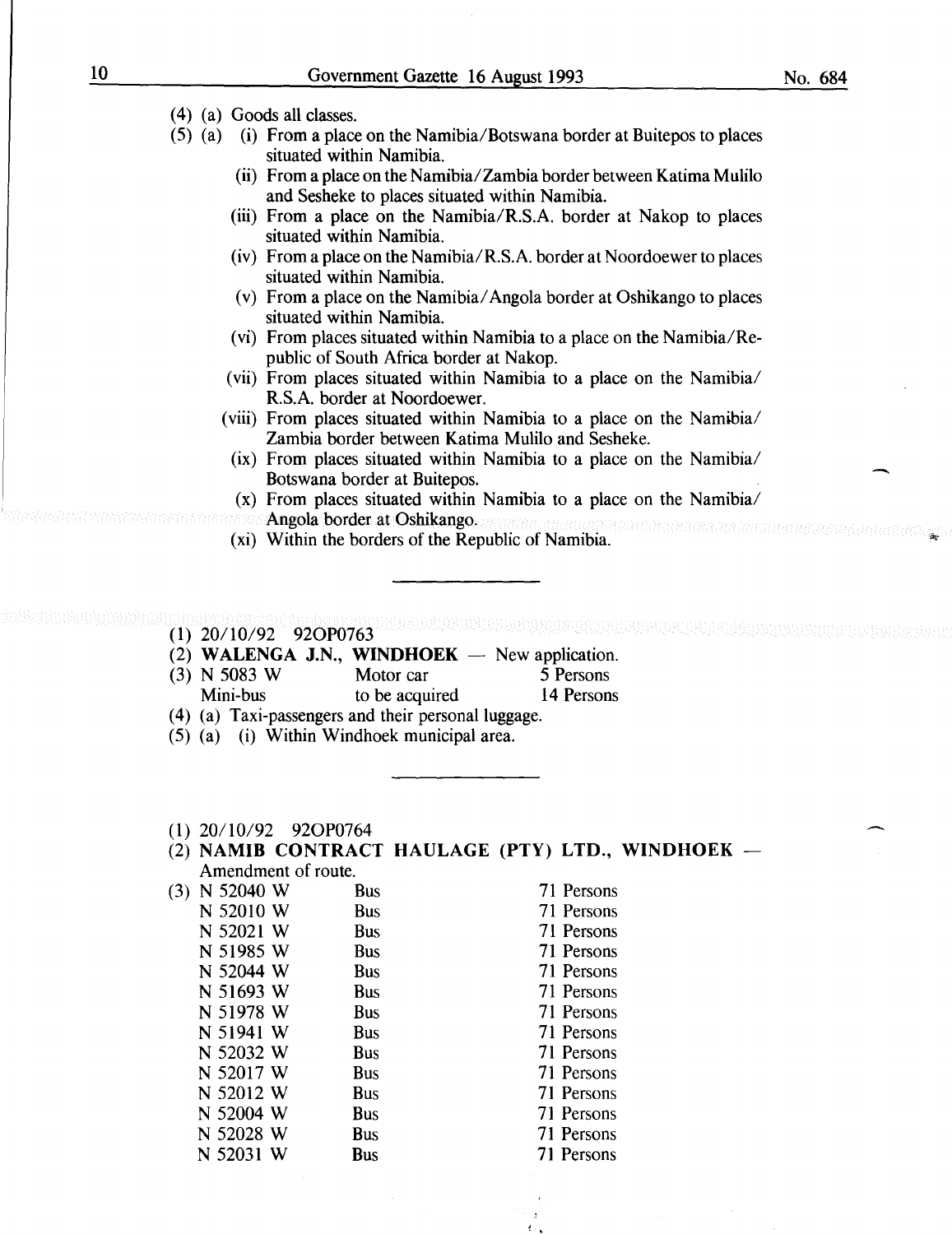$\overline{\phantom{0}}$ 

|                         |                                                              | OOVGIHIIGHt Gazette TO August 1999                                                                                                      |  |
|-------------------------|--------------------------------------------------------------|-----------------------------------------------------------------------------------------------------------------------------------------|--|
| N 51917 W               | <b>Bus</b>                                                   | 71 Persons                                                                                                                              |  |
| N 57693 W               | <b>Bus</b>                                                   | 71 Persons                                                                                                                              |  |
|                         | (4) (a) Passengers and their personal effects.               |                                                                                                                                         |  |
| $(5)$ (a)               | T/Table: As and when required.<br>Tariffs: As per agreement. | (i) From Windhoek to Katima Mulilo via Okahandja, Otjiwarongo,<br>Otavi, Grootfontein and Rundu and return via the same route.          |  |
|                         |                                                              | (ii) From Windhoek to Okakarara via Okahandja and return.                                                                               |  |
|                         | return via the same route.                                   | (iii) From Windhoek to Keetmanshoop via Rehoboth, Kalkrand, Marien-<br>tal, Gibeon, Asab, Kainachas, Berseba and Tses over weekends and |  |
|                         | via the same route.<br>T/Table: As and when required.        | (iv) From Windhoek to Swakopmund via Okahandja, Karibib, Usakos,<br>Nawachab Gold Mine, Arandis and Margery Louw Mine and return        |  |
|                         | Tariffs: As per agreement.                                   |                                                                                                                                         |  |
|                         | T/Table: As and when required.<br>Tariffs: As per agreement. | (v) From places situated within Windhoek municipal area to Epako<br>township at Gobabis and return via the same route.                  |  |
|                         | and return via the same route.                               | (vi) From Windhoek to Khorixas via Okahandja, Otjiwarongo and Outjo                                                                     |  |
| $(1)$ 20/10/92 92OP0779 |                                                              |                                                                                                                                         |  |
|                         |                                                              | (2) HUMAN J.J., WINDHOEK - Additional vehicle.                                                                                          |  |
| $(3)$ N 31571 W         | S/trailer                                                    | 17280 kg                                                                                                                                |  |
| 1989.                   |                                                              | (4) (a) Exempted goods as set out in Government Notice AG 100 of 3 November                                                             |  |
|                         |                                                              | (5) (a) (i) From places on the border of Namibia with neighbouring countries to<br>places situated within Namibia and return.           |  |
| $(1)$ 27/10/92 92OP0782 |                                                              | $(2)$ HERZIC H D M SWAKOPMIND $\equiv$ New application                                                                                  |  |

(2) HERZIG H.D.M., SWAKOPMUND  $-$  New application.

| $(3)$ N 3242 S | Motor car                                                                                                                       | 8 Persons |
|----------------|---------------------------------------------------------------------------------------------------------------------------------|-----------|
|                | $7.45 \times 10^{-1}$ T $^{-1}$ $^{-1}$ $^{-1}$ $^{-1}$ $^{-1}$ $^{-1}$ $^{-1}$ $^{-1}$ $^{-1}$ $^{-1}$ $^{-1}$ $^{-1}$ $^{-1}$ |           |

- ( 4) (a) Tourists and their personal effects.
- (5) (a) (i) Within the borders of the Republic of Namibia.
- (1) 17/02/93 920P1203
- $(2)$  EQUITY TRANSPORT (PTY) LTD., WINDHOEK New application.

| (3) N 34996 W |           | Mini-bus | 16 Persons |
|---------------|-----------|----------|------------|
|               | N 29935 W | Mini-bus | 16 Persons |
|               | N 29945 W | Mini-bus | 16 Persons |
|               | N 64915 W | Lorry    | 2354 kg    |
|               | N 8254 W  | Trailer  | 320 kg     |
|               |           |          |            |